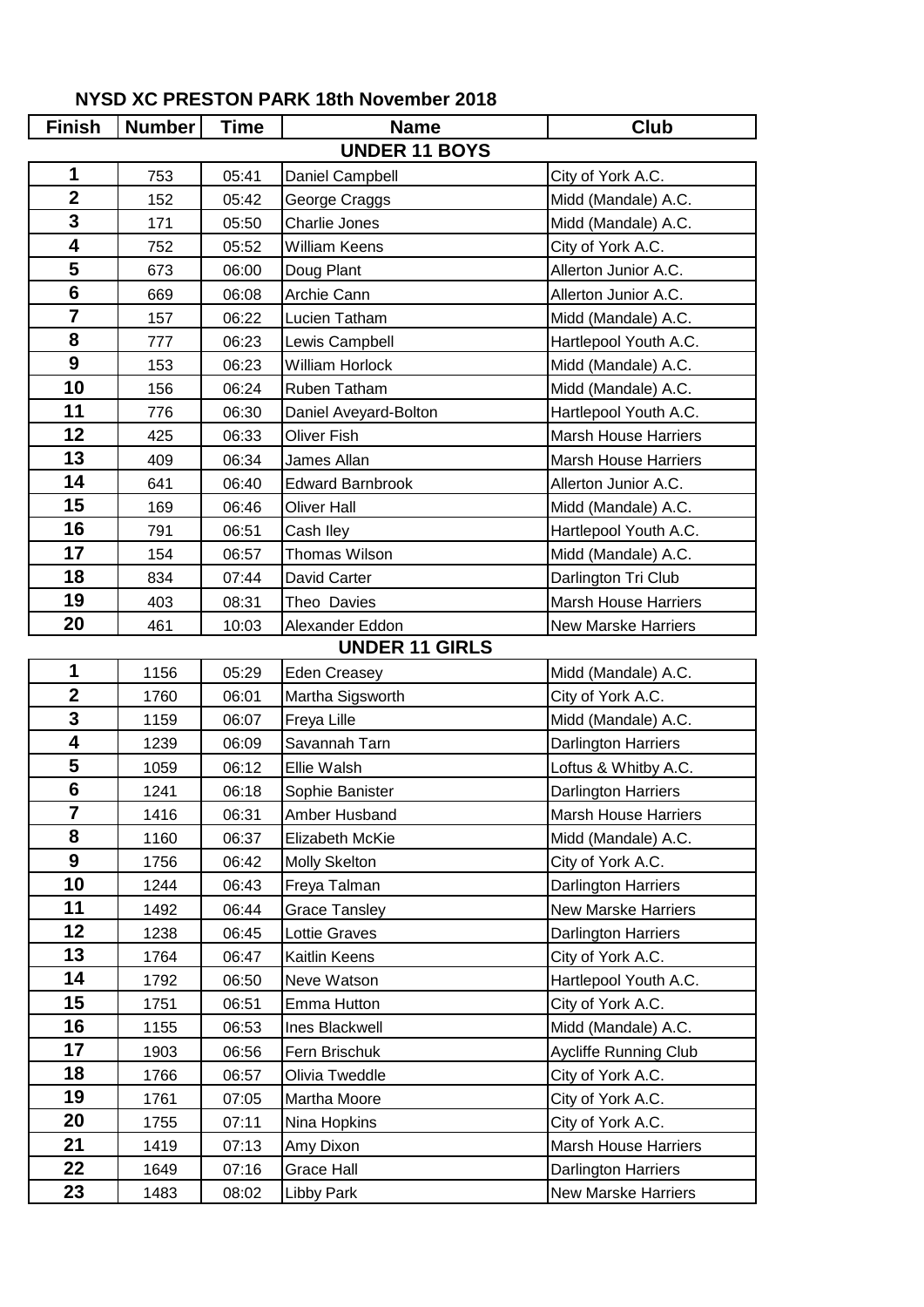| 24        | 700  | 08:07 | <b>Felicity Lineton</b> | Running Club<br>Avcliffe |
|-----------|------|-------|-------------------------|--------------------------|
| OE.<br>ΖJ | 1466 | 08:44 | <b>Isobel Dacev</b>     | New Marske Harriers      |
|           |      |       |                         |                          |

| <b>Finish</b>           | <b>Number</b>  | <b>Time</b>  | <b>Name</b>                | <b>Club</b>                 |
|-------------------------|----------------|--------------|----------------------------|-----------------------------|
|                         |                |              | <b>UNDER 13 BOYS</b>       |                             |
| 1                       | 334            | 10:16        | Josh Hammett               | Richmond & Zet. Harr.       |
| $\overline{2}$          | 460            | 10:21        | <b>Matthew Downs</b>       | <b>New Marske Harriers</b>  |
| 3                       | 239            | 10:42        | Alex Boyer                 | <b>Darlington Harriers</b>  |
| 4                       | 408            | 10:52        | Fraser Allan               | <b>Marsh House Harriers</b> |
| 5                       | 465            | 10:57        | <b>Jack Farrel</b>         | <b>New Marske Harriers</b>  |
| $6\phantom{1}$          | 672            | 11:01        | Marley Plant               | Allerton Junior A.C.        |
| $\overline{\mathbf{7}}$ | 459            | 11:06        | Aiden Colmer               | <b>New Marske Harriers</b>  |
| 8                       | 242            | 11:06        | Elwood Kelley              | Darlington Harriers         |
| $\boldsymbol{9}$        | 155            | 11:16        | Thomas McKie               | Midd (Mandale) A.C.         |
| 10                      | 340            | 11:20        | <b>Thomas Carter</b>       | Richmond & Zet. Harr.       |
| 11                      | 329            | 11:22        | Sam Archer                 | Richmond & Zet. Harr.       |
| 12                      | 653            | 11:25        | Harry Bell                 | Allerton Junior A.C.        |
| 13                      | 880            | 11:26        | <b>William Young</b>       | <b>New Marske Harriers</b>  |
| 14                      | 674            | 11:28        | Oscar Wheiman              | Allerton Junior A.C.        |
| 15                      | 426            | 11:35        | Kian Wallinger             | <b>Marsh House Harriers</b> |
| 16                      | 240            | 11:35        | <b>Ashton Harrison</b>     | <b>Darlington Harriers</b>  |
| 17                      | 246            | 11:36        | <b>Matthew Vest</b>        | <b>Darlington Harriers</b>  |
| 18                      | 482            | 11:58        | <b>Riley Middleton</b>     | <b>New Marske Harriers</b>  |
| 19                      | 655            | 12:04        | Caleb Stanley              | Allerton Junior A.C.        |
| 20                      | 555            | 12:25        | Owen Riley                 | Scarborough A.C.            |
| 21                      | 315            | 12:30        | Ollie Middleton            | Richmond & Zet. Harr.       |
| 22                      | 657            | 12:30        | Dylan Welburn              | Allerton Junior A.C.        |
| 23                      | 552            | 12:48        | Logan Lambert              | Scarborough A.C.            |
| 24                      | 884            | 12:52        | Mehdi Ben-Tiba             | New Marske Harriers         |
| 25                      | 332            | 13:38        | <b>Thomas Greer</b>        | Richmond & Zet. Harr.       |
| 26                      | 922            | 13:47        | Alfie Bower                | Darlington Harriers         |
| 27                      | 462            | 14:20        | Samuel Eddon               | <b>New Marske Harriers</b>  |
| 28                      | 158            | 17:45        | Rafael Tatham              | Midd (Mandale) A.C.         |
|                         | POS.           | <b>TOTAL</b> | <b>TEAMS</b>               |                             |
|                         | 1              | 14           | <b>New Marske Harriers</b> |                             |
|                         | $\overline{c}$ | 22           | Richmond & Zet. Harr.      |                             |
|                         | 3              | 27           | Darlington Harriers        |                             |
|                         | 4              | 32           | Allerton Junior A.C.       |                             |
|                         |                |              | <b>UNDER 13 GIRLS</b>      |                             |
| 1                       | 1152           | 10:27        | Zoe Hill                   | Midd (Mandale) A.C.         |

|   | 1152 | 10:27 | Zoe Hill              | Midd (Mandale) A.C.         |
|---|------|-------|-----------------------|-----------------------------|
| 2 | 1151 | 10:45 | Emma McNeil           | Midd (Mandale) A.C.         |
| 3 | 1153 | 10:50 | <b>Isabel Herbert</b> | Midd (Mandale) A.C.         |
|   | 1302 | 10:59 | Holly McCowie         | Richmond & Zet. Harr.       |
| 5 | 1154 | 11:21 | <b>Gabrielle Hall</b> | Midd (Mandale) A.C.         |
| 6 | 1499 | 11:24 | <b>Isobelle Troop</b> | <b>New Marske Harriers</b>  |
|   | 1563 | 11:29 | Anya Potter-Firth     | Scarborough A.C.            |
| 8 | 1227 | 12:13 | Libby Hammond         | <b>Darlington Harriers</b>  |
| 9 | 1410 | 12:38 | Beth Fisher           | <b>Marsh House Harriers</b> |
|   |      |       |                       |                             |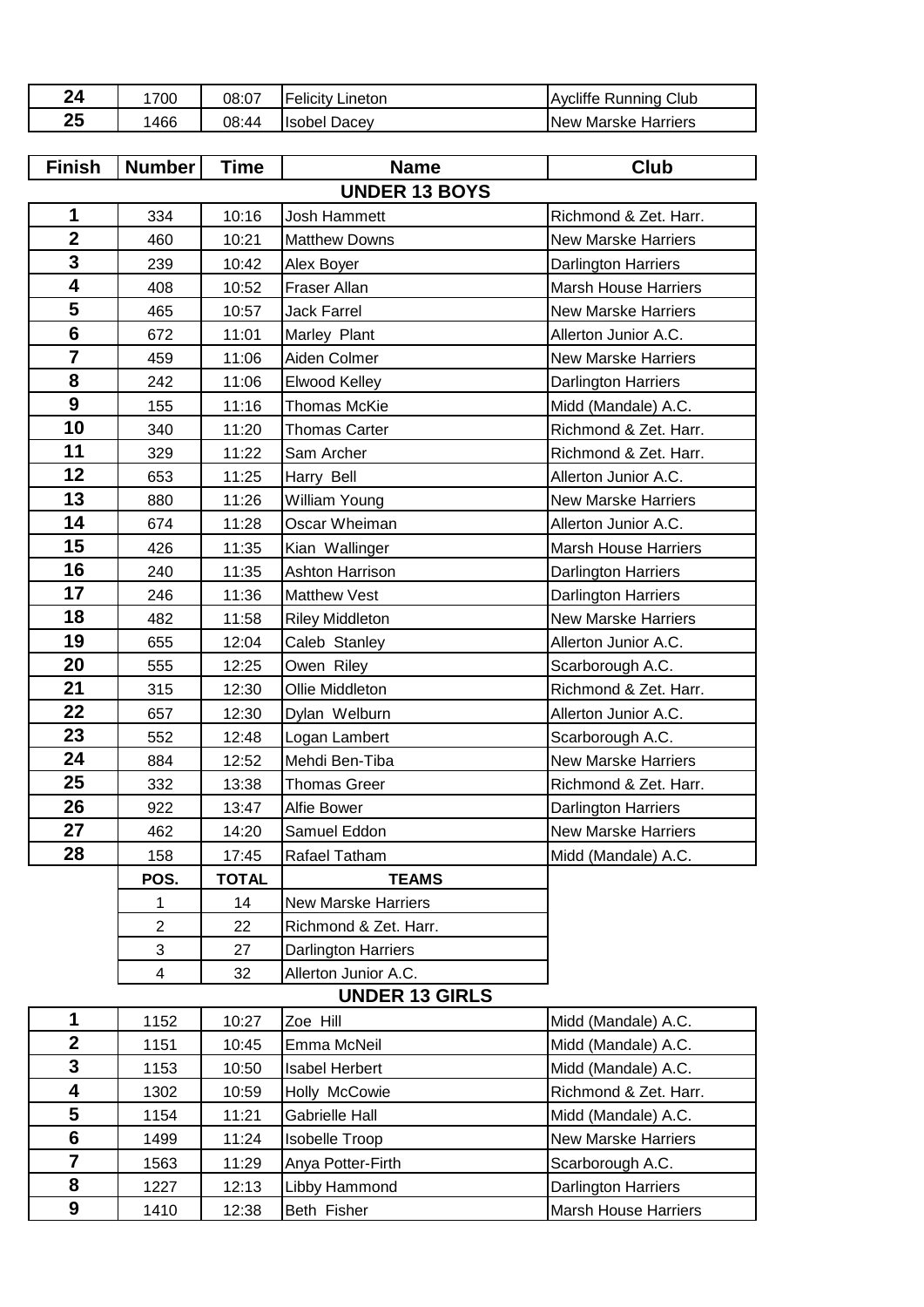| 10 | 1421 | 12:45        | <b>Emily Patterson</b>      | <b>Marsh House Harriers</b> |
|----|------|--------------|-----------------------------|-----------------------------|
| 11 | 1460 | 12:53        | Katie Brown                 | <b>New Marske Harriers</b>  |
| 12 | 1553 | 13:01        | Talia Lambert               | Scarborough A.C.            |
| 13 | 1487 | 13:20        | Georgia Richmond            | <b>New Marske Harriers</b>  |
| 14 | 1321 | 13:24        | Olivia Jackson-Bowers       | Richmond & Zet. Harr.       |
| 15 | 1794 | 13:41        | Mia Brown                   | Hartlepool Youth A.C.       |
| 16 | 1418 | 13:55        | Emily Hodgson               | <b>Marsh House Harriers</b> |
| 17 | 1157 | 14:05        | <b>Brooke Parker</b>        | Midd (Mandale) A.C.         |
| 18 | 1877 | 14:38        | Hollie Welch                | <b>New Marske Harriers</b>  |
| 19 | 1470 | 14:38        | Hannah Gunn                 | <b>New Marske Harriers</b>  |
| 20 | 1457 | 15:25        | Autumn Bradley              | <b>New Marske Harriers</b>  |
| 21 | 1795 | 16:19        | Grace Meadley               | Hartlepool Youth A.C.       |
| 22 | 1018 | 17:58        | Grace Armstong              | <b>H'Pool Burn Road</b>     |
|    | POS. | <b>TOTAL</b> | <b>TEAMS</b>                |                             |
|    |      | 6            | Midd (Mandale) A.C.         |                             |
|    | 2    | 30           | <b>New Marske Harriers</b>  |                             |
|    | 3    | 35           | <b>Marsh House Harriers</b> |                             |

| <b>Finish</b>           | Number               | <b>Time</b>  | <b>Name</b>                 | <b>Club</b>                 |  |  |  |  |
|-------------------------|----------------------|--------------|-----------------------------|-----------------------------|--|--|--|--|
|                         | <b>UNDER 15 BOYS</b> |              |                             |                             |  |  |  |  |
| 1                       | 335                  | 13:42        | Kyle Rabjohn                | Richmond & Zet. Harr.       |  |  |  |  |
| $\overline{2}$          | 323                  | 13:49        | Charlie Stephenson          | Richmond & Zet. Harr.       |  |  |  |  |
| 3                       | 168                  | 14:12        | Max Creasey                 | Midd (Mandale) A.C.         |  |  |  |  |
| 4                       | 424                  | 14:45        | Rohan Teasdale              | <b>Marsh House Harriers</b> |  |  |  |  |
| 5                       | 946                  | 14:55        | <b>Matty Cole</b>           | Richmond & Zet. Harr.       |  |  |  |  |
| $6\phantom{1}$          | 331                  | 15:08        | Joseph Reeve                | Richmond & Zet. Harr.       |  |  |  |  |
| $\overline{7}$          | 163                  | 15:16        | Harvey Kaid                 | Midd (Mandale) A.C.         |  |  |  |  |
| 8                       | 410                  | 15:17        | Ben Hodgson                 | <b>Marsh House Harriers</b> |  |  |  |  |
| 9                       | 165                  | 15:32        | Benjamin Johnson            | Midd (Mandale) A.C.         |  |  |  |  |
| 10                      | 405                  | 15:44        | Nathan Nicholson            | <b>Marsh House Harriers</b> |  |  |  |  |
| 11                      | 406                  | 15:47        | Lewis Reed                  | <b>Marsh House Harriers</b> |  |  |  |  |
| 12                      | 309                  | 16:05        | Tom O'Mahoney               | Richmond & Zet. Harr.       |  |  |  |  |
| 13                      | 472                  | 16:55        | Tom Halton                  | <b>New Marske Harriers</b>  |  |  |  |  |
| 14                      | 885                  | 17:07        | Sebastian Pearson           | <b>New Marske Harriers</b>  |  |  |  |  |
| 15                      | 858                  | 18:16        | Adam King                   | Easingwold R. Club          |  |  |  |  |
|                         | POS.                 | <b>TOTAL</b> | <b>TEAMS</b>                |                             |  |  |  |  |
|                         | 1                    | 8            | Richmond & Zet. Harr.       |                             |  |  |  |  |
|                         | $\overline{2}$       | 19           | Midd (Mandale) A.C.         |                             |  |  |  |  |
|                         | 3                    | 22           | <b>Marsh House Harriers</b> |                             |  |  |  |  |
|                         |                      |              | <b>UNDER 15 GIRLS</b>       |                             |  |  |  |  |
| 1                       | 1552                 | 15:41        | <b>Isobel Nicholls</b>      | Scarborough A.C.            |  |  |  |  |
| $\overline{\mathbf{2}}$ | 1161                 | 16:22        | Lois Creasey                | Midd (Mandale) A.C.         |  |  |  |  |
| 3                       | 1307                 | 16:36        | Alana Teasdale              | Richmond & Zet. Harr.       |  |  |  |  |
| $\overline{\mathbf{4}}$ | 1165                 | 16:52        | Imogen Lillie               | Midd (Mandale) A.C.         |  |  |  |  |
| 5                       | 1230                 | 16:53        | Mia Wetherill               | Darlington Harriers         |  |  |  |  |
| $6\phantom{1}$          | 1459                 | 17:15        | <b>Emily Brown</b>          | <b>New Marske Harriers</b>  |  |  |  |  |
| $\overline{7}$          | 1464                 | 17:33        | <b>Essie Croce</b>          | <b>New Marske Harriers</b>  |  |  |  |  |

1864 17:46 Isla McClanachan **Easingwold R. Club**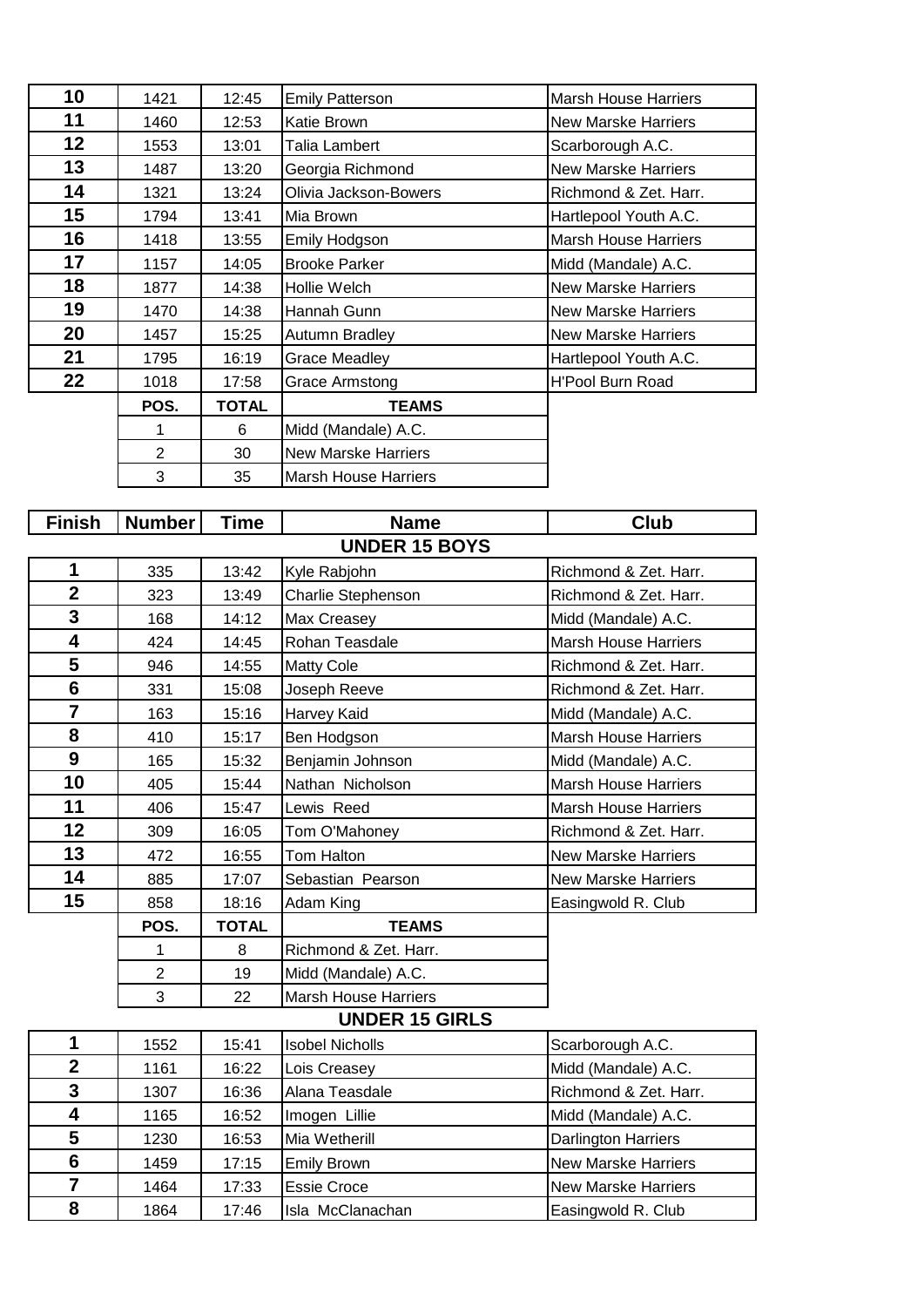| 9  | 1061 | 18:09        | Grace Cook                 | Loftus & Whitby A.C.        |
|----|------|--------------|----------------------------|-----------------------------|
| 10 | 1231 | 19:07        | Emily Vest                 | <b>Darlington Harriers</b>  |
| 11 | 1404 | 19:25        | Jessica Dawson             | <b>Marsh House Harriers</b> |
| 12 | 1787 | 20:08        | <b>Katie Pattison</b>      | Hartlepool Youth A.C.       |
| 13 | 1316 | 20:32        | <b>Maisie Squires</b>      | Richmond & Zet. Harr.       |
| 14 | 1407 | 21:01        | Amelia Insall              | <b>Marsh House Harriers</b> |
| 15 | 1465 | 21:15        | <b>Tilly Croce</b>         | <b>New Marske Harriers</b>  |
|    | POS. | <b>TOTAL</b> | <b>TEAMS</b>               |                             |
|    |      | 28           | <b>New Marske Harriers</b> |                             |

| <b>Finish</b>  | <b>Number</b>        | Time         | <b>Name</b>              | <b>Club</b>                |  |  |  |  |
|----------------|----------------------|--------------|--------------------------|----------------------------|--|--|--|--|
|                | <b>UNDER 17 BOYS</b> |              |                          |                            |  |  |  |  |
| 1              | 174                  | 19:13        | <b>Jake Creasey</b>      | Midd (Mandale) A.C.        |  |  |  |  |
| $\mathbf{2}$   | 182                  | 19:37        | Sam Tyres                | Midd (Mandale) A.C.        |  |  |  |  |
| 3              | 308                  | 20:51        | Dylan Soley              | Richmond & Zet. Harr.      |  |  |  |  |
| 4              | 301                  | 21:16        | <b>Matthew Lambert</b>   | Richmond & Zet. Harr.      |  |  |  |  |
| 5              | 175                  | 21:19        | Luke Hutchinson          | Midd (Mandale) A.C.        |  |  |  |  |
| 6              | 561                  | 21:37        | Harry Butterworth        | Scarborough A.C.           |  |  |  |  |
| $\overline{7}$ | 901                  | 21:47        | James Roberts            | <b>Darlington Harriers</b> |  |  |  |  |
| 8              | 326                  | 21:51        | Sam Kettlewell           | Richmond & Zet. Harr.      |  |  |  |  |
| 9              | 67                   | 22:04        | Joseph Leather           | Loftus & Whitby A.C.       |  |  |  |  |
| 10             | 658                  | 22:44        | Holden Outhwaite         | Allerton Junior A.C.       |  |  |  |  |
| 11             | 313                  | 22:54        | Lewis Moore              | Richmond & Zet. Harr.      |  |  |  |  |
| 12             | 4                    | 23:03        | <b>Ben Grounds</b>       | <b>H'Pool Burn Road</b>    |  |  |  |  |
| 13             | 564                  | 24:26        | <b>Christian Mummert</b> | Scarborough A.C.           |  |  |  |  |
|                | POS.                 | <b>TOTAL</b> | <b>TEAMS</b>             |                            |  |  |  |  |
|                | 1                    | 8            | Midd (Mandale) A.C.      |                            |  |  |  |  |
|                | $\overline{2}$       | 15           | Richmond & Zet. Harr.    |                            |  |  |  |  |

| <b>Finish</b>   | <b>Number</b> | Time  | <b>Name</b>               | <b>Club</b>                 | Cat             |
|-----------------|---------------|-------|---------------------------|-----------------------------|-----------------|
|                 |               |       | <b>SENIOR WOMEN</b>       |                             |                 |
| 1               | 1319          | 21:57 | Jo Adams                  | Richmond & Zet. Harr.       | <b>SEN</b>      |
| $\mathbf 2$     | 1461          | 22:17 | Sharon Bulman             | <b>New Marske Harriers</b>  | V45             |
| 3               | 1387          | 22:57 | Dawn Richardson           | <b>Quakers Running Club</b> | V45             |
| 4               | 1064          | 23:05 | <b>Grace Rodgers</b>      | Loftus & Whitby A.C.        | <b>SEN</b>      |
| 5               | 1210          | 23:30 | Louise Talman             | Darlington Harriers         | V35             |
| $6\phantom{1}6$ | 1858          | 23:33 | Samantha Davies           | Easingwold R. Club          | V40             |
| $\overline{7}$  | 1003          | 23:41 | Gemma Harcombe-Moore      | <b>H'Pool Burn Road</b>     | <b>SEN</b>      |
| 8               | 1558          | 24:35 | <b>Hester Butterworth</b> | Scarborough A.C.            | V45             |
| 9               | 1980          | 24:53 | Amy Etherington           | <b>Durham City Harriers</b> | <b>SEN</b>      |
| 10              | 1221          | 24:53 | Sue Phillips              | <b>Darlington Harriers</b>  | V <sub>55</sub> |
| 11              | 1245          | 24:57 | Linda Noble               | <b>Darlington Harriers</b>  | V <sub>50</sub> |
| 12              | 1323          | 25:05 | Rosie Adams               | Richmond & Zet. Harr.       | <b>SEN</b>      |
| 13              | 1178          | 25:09 | Laura Havis               | Midd (Mandale) A.C.         | U17             |
| 14              | 1052          | 25:15 | Kyah Hall                 | Loftus & Whitby A.C.        | <b>SEN</b>      |
| 15              | 1074          | 25:15 | Lucie Cardwell            | Loftus & Whitby A.C.        | <b>SEN</b>      |
| 16              | 1308          | 25:20 | Lucy Cverrill             | Richmond & Zet. Harr.       | V35             |
| 17              | 1372          | 25:20 | Rebecca Howard            | <b>Quakers Running Club</b> | <b>SEN</b>      |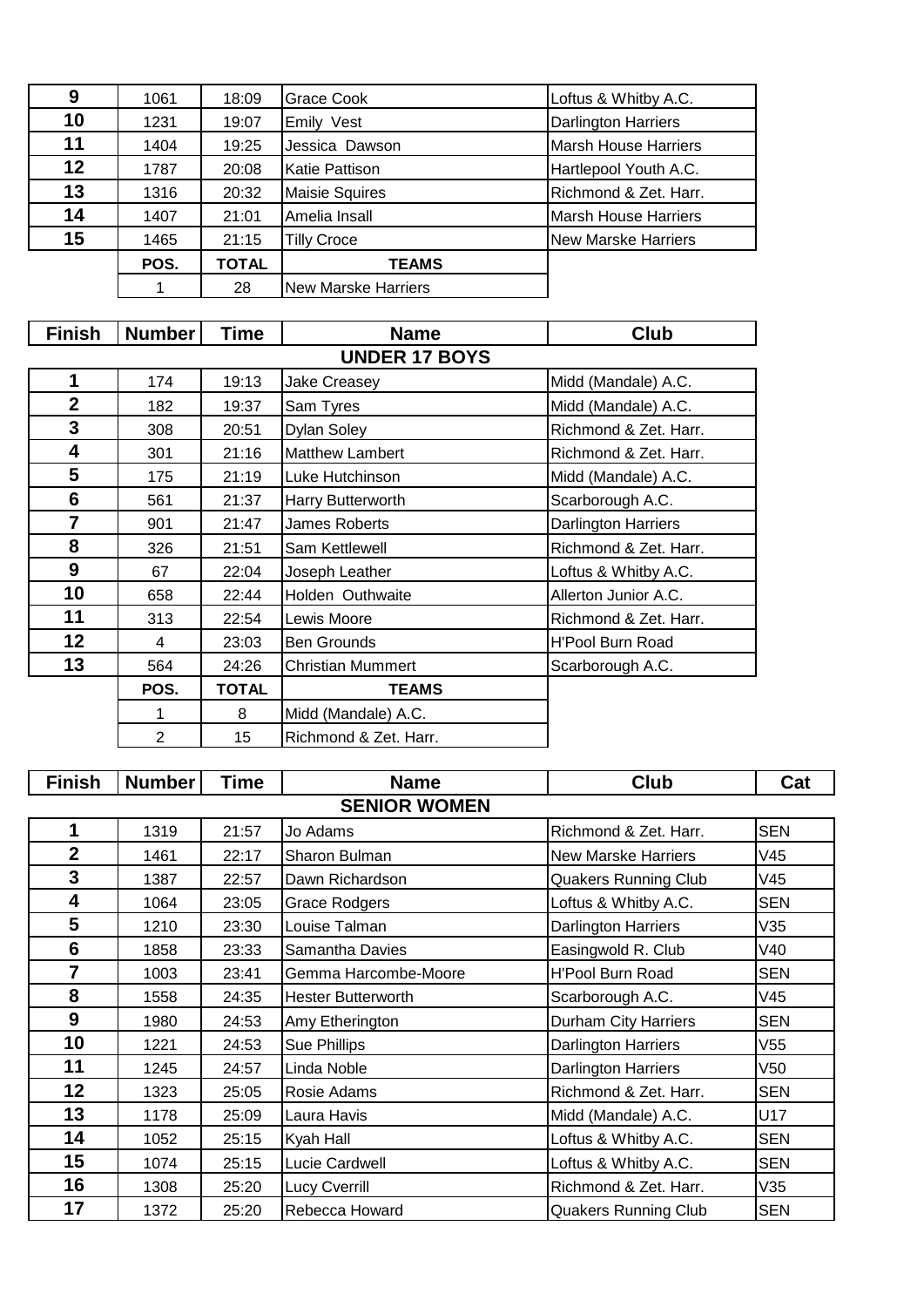| 18 | 1515 | 25:21 | <b>Kirsty Struthers</b>   | North York Moors A.C.       | <b>SEN</b>      |
|----|------|-------|---------------------------|-----------------------------|-----------------|
| 19 | 1333 | 25:25 | <b>Charlotte Wilton</b>   | Richmond & Zet. Harr.       | V40             |
| 20 | 1676 | 25:26 | Michelle Jane             | Aycliffe Running Club       | <b>SEN</b>      |
| 21 | 1007 | 25:39 | Cheryl Laycock            | <b>H'Pool Burn Road</b>     | V40             |
| 22 | 1490 | 25:39 | Patricia Speedie          | <b>New Marske Harriers</b>  | V45             |
| 23 | 1213 | 25:43 | Val Clarke                | <b>Darlington Harriers</b>  | V <sub>55</sub> |
| 24 | 1514 | 25:50 | Kimberley Skiba           | North York Moors A.C.       | <b>SEN</b>      |
| 25 | 1869 | 25:54 | <b>Emily Gregg</b>        | Easingwold R. Club          | <b>SEN</b>      |
| 26 | 1330 | 25:56 | Stephanie Stephenson      | Richmond & Zet. Harr.       | V45             |
| 27 | 1332 | 26:05 | Rachel Smith              | Richmond & Zet. Harr.       | U20             |
| 28 | 1804 | 26:06 | <b>Katie Abel</b>         | Stockton Striders A.C.      | <b>SEN</b>      |
| 29 | 1206 | 26:13 | <b>Emma Matthews</b>      | <b>Darlington Harriers</b>  | <b>SEN</b>      |
| 30 | 1056 | 26:20 | Julia Jackson             | Loftus & Whitby A.C.        | V45             |
| 31 | 1214 | 26:25 | Pauline Brown             | <b>Darlington Harriers</b>  | V <sub>50</sub> |
| 32 | 1376 | 26:32 | Louise Trainor            | <b>Quakers Running Club</b> | V45             |
| 33 | 1866 | 26:35 | Sheila Capper             | Easingwold R. Club          | V <sub>50</sub> |
| 34 | 1055 | 26:37 | Michaela Welham           | Loftus & Whitby A.C.        | V40             |
| 35 | 1511 | 26:40 | Jenny Wilkie              | North York Moors A.C.       | V40             |
| 36 | 1353 | 26:43 | Lucia Minto               | <b>Quakers Running Club</b> | V35             |
| 37 | 1063 | 26:52 | Sarah Price               | Loftus & Whitby A.C.        | V35             |
| 38 | 1175 | 27:03 | Sophie Vickers            | Midd (Mandale) A.C.         | U17             |
| 39 | 1821 | 27:24 | Nicola Darragh            | Stockton Striders A.C.      | V35             |
| 40 | 1102 | 27:24 | Joanna Casson             | M'bro & Cleve Harriers      | V45             |
| 41 | 1626 | 27:25 | <b>Sharon Carbert</b>     | <b>Darlington Harriers</b>  | V <sub>50</sub> |
| 42 | 1250 | 27:34 | Nicky Young               | Darlington Harriers         | V45             |
| 43 | 1806 | 27:42 | Liz Simpson               | Stockton Striders A.C.      | V35             |
| 44 | 1853 | 27:52 | Emma Atkinson             | Easingwold R. Club          | V45             |
| 45 | 1820 | 28:11 | Caroline Horton           | Stockton Striders A.C.      | V <sub>55</sub> |
| 46 | 1304 | 28:12 | Pauline Whittaker         | Richmond & Zet. Harr.       | V50             |
| 47 | 1520 | 28:14 | Victoria Wright           | North York Moors A.C.       | V40             |
| 48 | 1819 | 28:18 | Rachel Hall               | Stockton Striders A.C.      | <b>SEN</b>      |
| 49 | 1826 | 28:25 | Helen Clyde               | Darlington Tri Club         | V40             |
| 50 | 1396 | 28:30 | Diane Vaughan             | <b>Quakers Running Club</b> | V <sub>50</sub> |
| 51 | 1051 | 28:32 | Susan Dick                | Loftus & Whitby A.C.        | V40             |
| 52 | 1076 | 28:37 | Sara Himsworth            | Loftus & Whitby A.C.        | <b>SEN</b>      |
| 53 | 1803 | 28:41 | <b>Catherine Clennett</b> | Stockton Striders A.C.      | V45             |
| 54 | 1627 | 28:45 | Emma Morley               | <b>Darlington Harriers</b>  | V50             |
| 55 | 1242 | 28:45 | Millie Grayson            | Darlington Harriers         | U17             |
| 56 | 1008 | 28:50 | Amy Atkins                | H'Pool Burn Road            | <b>SEN</b>      |
| 57 | 1854 | 28:52 | Cath Howell-Walmsley      | Easingwold R. Club          | V40             |
| 58 | 1208 | 28:55 | Sarah Guy                 | Darlington Harriers         | <b>SEN</b>      |
| 59 | 1685 | 29:02 | Susan Milburn             | Aycliffe Running Club       | V60             |
| 60 | 1106 | 29:04 | Janet Stainsby            | M'bro & Cleve Harriers      | V50             |
| 61 | 1021 | 29:29 | Victoria Fawcett          | H'Pool Burn Road            | V45             |
| 62 | 1818 | 29:31 | Lucy Owens                | Stockton Striders A.C.      | V40             |
| 63 | 1105 | 29:32 | Lisa Poole                | M'bro & Cleve Harriers      | V40             |
| 64 | 1691 | 29:40 | Sarah Dixon               | Aycliffe Running Club       | U17             |
| 65 | 1356 | 29:44 | Julie Russell             | <b>Quakers Running Club</b> | V45             |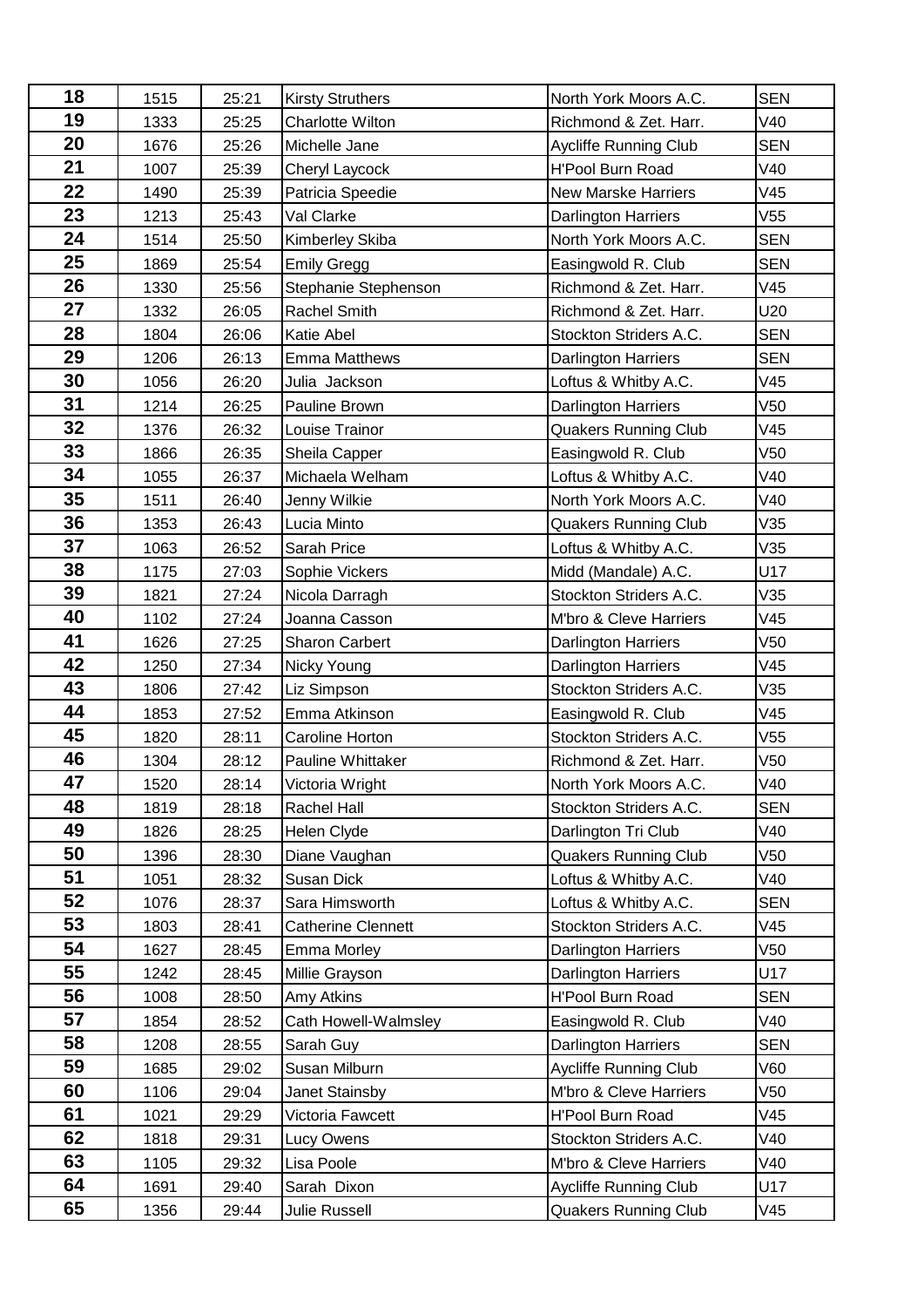| 66  | 1309 | 29:45 | Fiona Wilson          | Richmond & Zet. Harr.        | V45             |
|-----|------|-------|-----------------------|------------------------------|-----------------|
| 67  | 1382 | 29:55 | Anna Hardy            | <b>Quakers Running Club</b>  | V40             |
| 68  | 1813 | 30:11 | Liz Jordan            | Stockton Striders A.C.       | V55             |
| 69  | 1391 | 30:24 | Emma Colbourne        | <b>Quakers Running Club</b>  | <b>SEN</b>      |
| 70  | 1384 | 30:24 | Abbie Hull            | <b>Quakers Running Club</b>  | V35             |
| 71  | 1831 | 30:27 | Michelle McTaggert    | Darlington Tri Club          | V50             |
| 72  | 1023 | 30:30 | Jan Naisbitt          | <b>H'Pool Burn Road</b>      | V50             |
| 73  | 1068 | 30:34 | Pat Richards          | Loftus & Whitby A.C.         | V65             |
| 74  | 1012 | 30:48 | Sam Dixon             | <b>H'Pool Burn Road</b>      | V50             |
| 75  | 1872 | 30:49 | Jane Cowley           | Easingwold R. Club           | V55             |
| 76  | 1073 | 30:50 | Sarah Bowman          | Loftus & Whitby A.C.         | <b>SEN</b>      |
| 77  | 1004 | 30:50 | <b>Cary Surtees</b>   | <b>H'Pool Burn Road</b>      | V50             |
| 78  | 1878 | 30:53 | Kerry Welch           | <b>New Marske Harriers</b>   | V40             |
| 79  | 1471 | 31:04 | Sarah Gunn            | <b>New Marske Harriers</b>   | V40             |
| 80  | 1857 | 31:10 | Sally-Anne Lardner    | Easingwold R. Club           | V60             |
| 81  | 1370 | 31:10 | Claire Chapman        | Quakers Running Club         | V45             |
| 82  | 1502 | 31:24 | Anne Robson           | North York Moors A.C.        | V60             |
| 83  | 1377 | 31:29 | Hannah Alderson       | <b>Quakers Running Club</b>  | V35             |
| 84  | 1683 | 31:34 | Heather Fenwick       | Aycliffe Running Club        | V40             |
| 85  | 1104 | 31:35 | <b>Claire Murphy</b>  | M'bro & Cleve Harriers       | V35             |
| 86  | 1834 | 31:41 | Clare Iley-Christie   | Darlington Tri Club          | V45             |
| 87  | 1453 | 31:52 | Emma Beaumont         | <b>New Marske Harriers</b>   | V45             |
| 88  | 1301 | 31:58 | Nicola Buckett        | Richmond & Zet. Harr.        | V45             |
| 89  | 1264 | 32:06 | Jill Libby            | Thirsk & Sowerby Harr.       | V60             |
| 90  | 1016 | 32:18 | <b>Tracy Peek</b>     | H'Pool Burn Road             | V40             |
| 91  | 1687 | 32:20 | Anne Kellett          | <b>Aycliffe Running Club</b> | V55             |
| 92  | 1357 | 32:23 | <b>Bev Snook</b>      | <b>Quakers Running Club</b>  | V55             |
| 93  | 1475 | 32:25 | Anne Houchen          | <b>New Marske Harriers</b>   | V <sub>50</sub> |
| 94  | 1388 | 32:33 | Janette Croft         | <b>Quakers Running Club</b>  | V35             |
| 95  | 1680 | 32:34 | Kathleen Tonge        | Aycliffe Running Club        | V55             |
| 96  | 1805 | 32:37 | Jill Abel             | Stockton Striders A.C.       | V55             |
| 97  | 1809 | 32:38 | Jennifer Wilson       | Stockton Striders A.C.       | <b>SEN</b>      |
| 98  | 1852 | 32:40 | Lindsey Walker        | Easingwold R. Club           | V45             |
| 99  | 1201 | 33:00 | Kerry Oyston          | Darlington Harriers          | V35             |
| 100 | 1682 | 33:05 | Linda McNamee         | <b>Aycliffe Running Club</b> | V50             |
| 101 | 1484 | 33:07 | Jenny Parker          | <b>New Marske Harriers</b>   | V45             |
| 102 | 1681 | 33:43 | Gemma Holland         | <b>Aycliffe Running Club</b> | <b>SEN</b>      |
| 103 | 1977 | 34:00 | <b>Helen Godfrey</b>  | Sedgefield Harriers          | V40             |
| 104 | 1380 | 34:08 | Ashleigh Atkinson     | <b>Quakers Running Club</b>  | <b>SEN</b>      |
| 105 | 1379 | 34:08 | Claire Norman         | <b>Quakers Running Club</b>  | V45             |
| 106 | 1695 | 34:09 | Melanie Rowland       | <b>Aycliffe Running Club</b> | V50             |
| 107 | 1366 | 34:22 | <b>Tracy Plaskitt</b> | <b>Quakers Running Club</b>  | V45             |
| 108 | 1075 | 34:25 | Emma Jackson          | Loftus & Whitby A.C.         | V40             |
| 109 | 1823 | 34:28 | Sophie Owens          | Stockton Striders A.C.       | V35             |
| 110 | 1832 | 34:37 | Katherine Butterfield | Darlington Tri Club          | V50             |
| 111 | 1865 | 34:55 | Susan McClanachan     | Easingwold R. Club           | V50             |
| 112 | 1378 | 34:56 | Helen Clarke          | <b>Quakers Running Club</b>  | V40             |
| 113 | 1352 | 35:02 | Lisa Reeve            | <b>Quakers Running Club</b>  | V35             |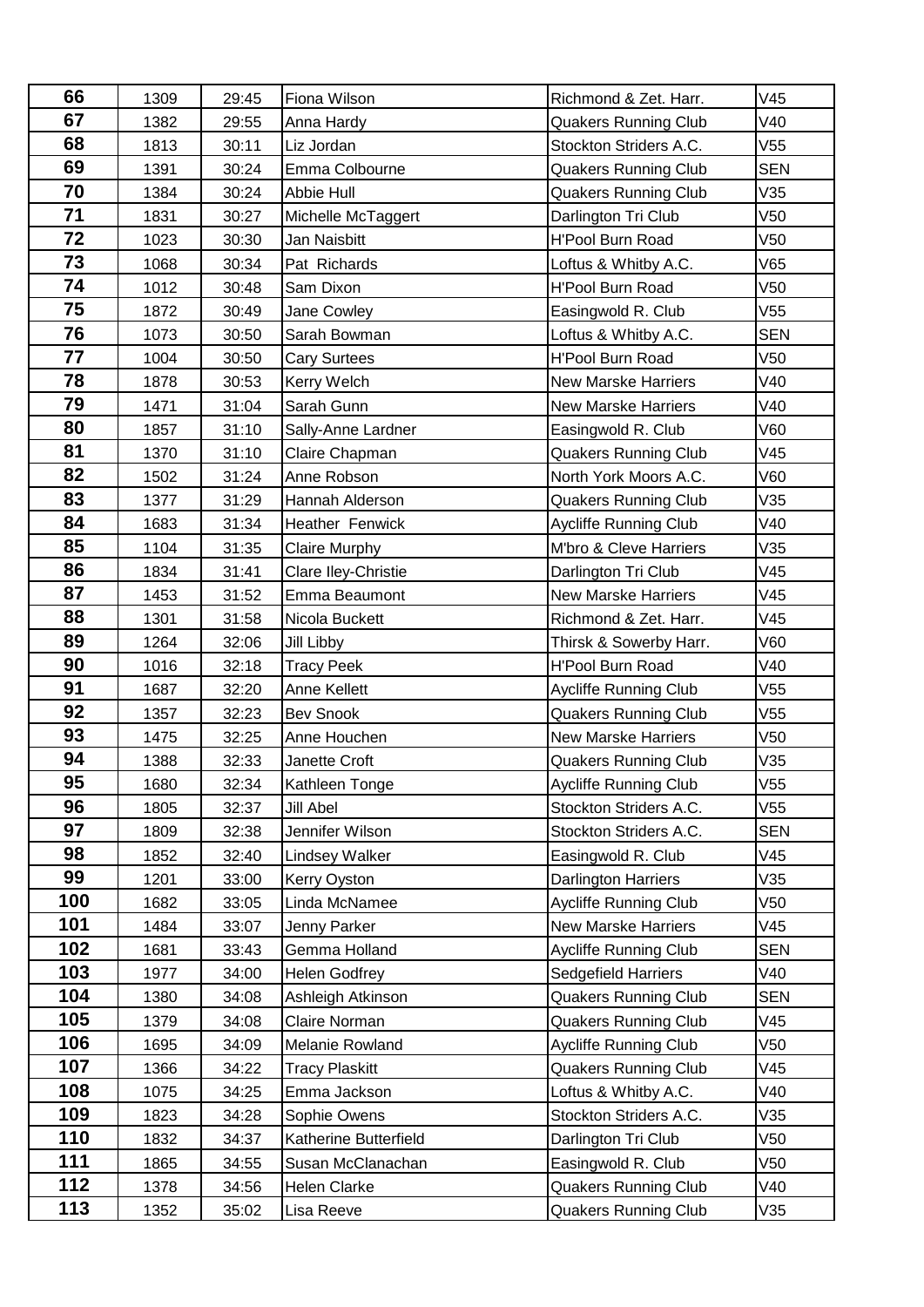| 114 | 1686                     | 35:03        | Lindsey Brown                    | <b>Aycliffe Running Club</b> | V35             |
|-----|--------------------------|--------------|----------------------------------|------------------------------|-----------------|
| 115 | 1015                     | 35:14        | Julie McGrath                    | <b>H'Pool Burn Road</b>      | V <sub>55</sub> |
| 116 | 1375                     | 35:19        | Diane Lockhart                   | <b>Quakers Running Club</b>  | V35             |
| 117 | 1251                     | 35:32        | Christine Burn                   | Thirsk & Sowerby Harr.       | V60             |
| 118 | 1873                     | 35:33        | Sarah Lees                       | Easingwold R. Club           | V40             |
| 119 | 1901                     | 35:39        | Sandrine Hewitt                  | <b>Aycliffe Running Club</b> | V40             |
| 120 | 1808                     | 35:40        | <b>Bev Harvey</b>                | Stockton Striders A.C.       | V <sub>50</sub> |
| 121 | 1327                     | 35:53        | Jane Bond                        | Richmond & Zet. Harr.        | V <sub>50</sub> |
| 122 | 1874                     | 36:06        | <b>Emily Cox</b>                 | Easingwold R. Club           | U20             |
| 123 | 1678                     | 36:15        | Jane Burnside                    | Aycliffe Running Club        | V60             |
| 124 | 1500                     | 36:38        | Helen Tyreman                    | <b>New Marske Harriers</b>   | V <sub>55</sub> |
| 125 | 1689                     | 36:38        | <b>Christine Needham</b>         | <b>Aycliffe Running Club</b> | V55             |
| 126 | 1688                     | 36:41        | Susan Clark                      | <b>Aycliffe Running Club</b> | V60             |
| 127 | 1351                     | 36:44        | Susan New                        | <b>Quakers Running Club</b>  | V50             |
| 128 | 1383                     | 36:44        | <b>Wendy Noble</b>               | <b>Quakers Running Club</b>  | V50             |
| 129 | 1812                     | 36:56        | Amy Galilee                      | Stockton Striders A.C.       | <b>SEN</b>      |
| 130 | 1859                     | 37:01        | Catherine Lumb                   | Easingwold R. Club           | V55             |
| 131 | 1883                     | 37:08        | Amanda Waller                    | <b>New Marske Harriers</b>   | V55             |
| 132 | 1385                     | 38:27        | Alison Hardcastle                | <b>Quakers Running Club</b>  | V60             |
| 133 | 1390                     | 38:52        | Rachel Grayson                   | <b>Quakers Running Club</b>  | V45             |
| 134 | 1902                     | 39:30        | Penny Johnson                    | <b>Aycliffe Running Club</b> | V45             |
| 135 | 1694                     | 39:35        | Eve Doe                          | Aycliffe Running Club        | V55             |
| 136 | 1871                     | 39:38        | Jennie King                      | Easingwold R. Club           | V45             |
| 137 | 1861                     | 39:56        | Louise Gregg                     | Easingwold R. Club           | V45             |
| 138 | 1355                     | 41:42        | Rachel Maddison                  | <b>Quakers Running Club</b>  | <b>SEN</b>      |
| 139 | 1693                     | 41:44        | Jan McLuckie                     | <b>Aycliffe Running Club</b> | V60             |
| 140 | 1677                     | 41:50        | Sam Baronowski                   | Aycliffe Running Club        | V35             |
| 141 | 1860                     | 42:48        | <b>Rachel Farrand</b>            | Easingwold R. Club           | V40             |
| 142 | 1870                     | 43:15        | <b>Catherine Skinner</b>         | Easingwold R. Club           | V55             |
| 143 | 1259                     | 44:48        | Liz Stephenson                   | Thirsk & Sowerby Harr.       | V40             |
| 144 | 1362                     | 46:14        | Sharon Carr                      | <b>Quakers Running Club</b>  | V40             |
| 145 | 1265                     | 49:20        | Marian Codling                   | Thirsk & Sowerby Harr.       | V75             |
|     | POS.                     | <b>TOTAL</b> | <b>TEAMS</b>                     |                              |                 |
|     | 1                        | 48           | Richmond & Zet. Harr.            |                              |                 |
|     | $\overline{2}$           | 49           | Darlington Harriers              |                              |                 |
|     | $\mathfrak{S}$           | 63           | Loftus & Whitby A.C.             |                              |                 |
|     | $\overline{\mathcal{A}}$ | 88           | <b>Quakers Running Club</b>      |                              |                 |
|     | 5                        | 108          | Easingwold R. Club               |                              |                 |
|     | 6                        | 124          | North York Moors A.C.            |                              |                 |
|     | $\overline{7}$           | 145          | <b>H'Pool Burn Road Harriers</b> |                              |                 |
|     | 8                        | 155          | Stockton Striders A.C.           |                              |                 |
|     | 9                        | 181          | <b>New Marske Harriers</b>       |                              |                 |
|     | 10                       | 227          | <b>Aycliffe Running Club</b>     |                              |                 |
|     | 11                       | 248          | M'bro & Cleve Harriers           |                              |                 |
|     | 12                       | 316          | Darlington Tri Club              |                              |                 |
|     | 13                       | 494          | Thirsk & Sowerby Harr.           |                              |                 |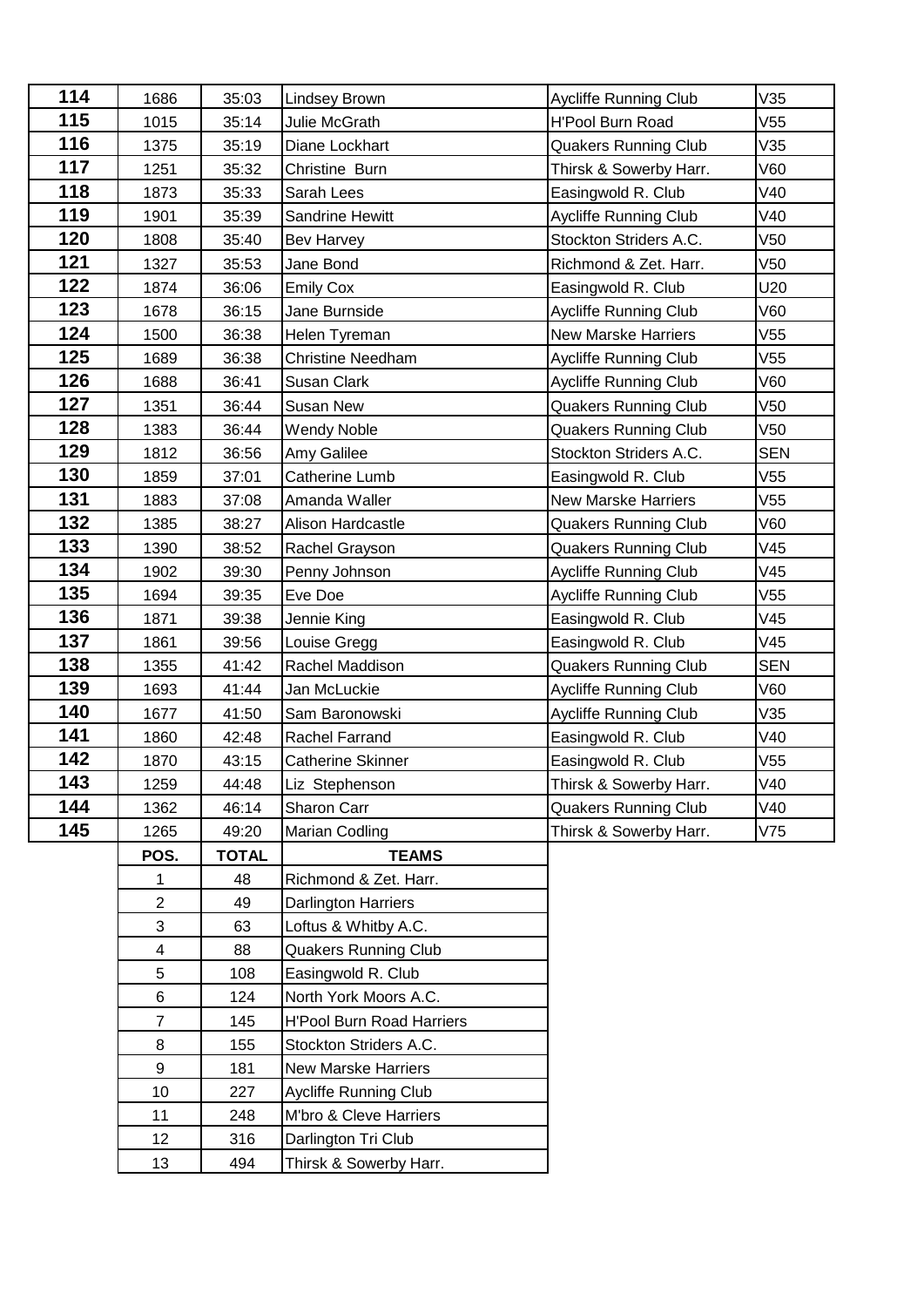| <b>Finish</b>           | <b>Number</b> | <b>Time</b> | <b>Name</b>             | <b>Club</b>                 | Cat             |
|-------------------------|---------------|-------------|-------------------------|-----------------------------|-----------------|
| <b>SENIOR MEN</b>       |               |             |                         |                             |                 |
| 1                       | 119           | 27:25       | Greg Jayasuriya         | M'bro & Cleve Harriers      | <b>SEN</b>      |
| $\overline{\mathbf{2}}$ | 325           | 28:38       | Rob Scott               | Richmond & Zet. Harr.       | <b>SEN</b>      |
| $\overline{\mathbf{3}}$ | 431           | 28:58       | Liam Aldridge           | <b>Marsh House Harriers</b> | <b>SEN</b>      |
| $\overline{\mathbf{4}}$ | 314           | 29:08       | Carl Jones              | Richmond & Zet. Harr.       | V40             |
| 5                       | 328           | 29:33       | Reece Dalton            | Richmond & Zet. Harr.       | <b>SEN</b>      |
| $6\phantom{a}$          | 921           | 29:34       | Drew Inglis             | <b>Darlington Harriers</b>  | <b>SEN</b>      |
| $\overline{\mathbf{7}}$ | 127           | 29:38       | <b>Chris Rumsey</b>     | M'bro & Cleve Harriers      | <b>SEN</b>      |
| 8                       | 346           | 29:45       | Scott Wardman           | Richmond & Zet. Harr.       | <b>SEN</b>      |
| $\boldsymbol{9}$        | 455           | 29:47       | Paul Brown              | <b>New Marske Harriers</b>  | V40             |
| 10                      | 302           | 30:03       | <b>Tony Lambert</b>     | Richmond & Zet. Harr.       | V45             |
| 11                      | 214           | 30:27       | Colin Taylor            | <b>Darlington Harriers</b>  | V40             |
| 12                      | 324           | 30:35       | Jake Stephenson         | Richmond & Zet. Harr.       | U20             |
| 13                      | 501           | 30:39       | Alasdair Tatham         | North York Moors A.C.       | V45             |
| 14                      | 917           | 30:44       | Paul Allan              | Darlington Harriers         | <b>SEN</b>      |
| 15                      | 520           | 30:50       | Josh Abrook             | North York Moors A.C.       | <b>SEN</b>      |
| 16                      | 948           | 30:56       | Joshua Lincoln          | Richmond & Zet. Harr.       | <b>SEN</b>      |
| 17                      | 548           | 31:12       | Andrew Ackerley         | North York Moors A.C.       | V45             |
| 18                      | 351           | 31:21       | <b>Marc Ellis</b>       | <b>Quakers Running Club</b> | V45             |
| 19                      | 923           | 31:27       | Shaun Marshall          | <b>Darlington Harriers</b>  | <b>SEN</b>      |
| 20                      | 322           | 31:34       | Lee Davies              | Richmond & Zet. Harr.       | V45             |
| 21                      | 124           | 31:38       | Ryan Norman             | M'bro & Cleve Harriers      | <b>SEN</b>      |
| 22                      | 350           | 31:44       | <b>Mark Forrest</b>     | Richmond & Zet. Harr.       | V <sub>50</sub> |
| 23                      | 265           | 31:54       | Joshua Fothergill       | Thirsk & Sowerby Harr.      | U20             |
| 24                      | 15            | 31:57       | <b>Richard Darling</b>  | <b>H'Pool Burn Road</b>     | V40             |
| 25                      | 17            | 32:02       | Darren Armstrong        | <b>H'Pool Burn Road</b>     | V40             |
| 26                      | 21            | 32:04       | <b>Tony Oliver</b>      | H'Pool Burn Road            | V50             |
| 27                      | 535           | 32:07       | <b>Paul Thwaites</b>    | North York Moors A.C.       | V50             |
| 28                      | 343           | 32:09       | Steve Middleton         | Richmond & Zet. Harr.       | V40             |
| 29                      | 77            | 32:13       | Sam Leadley             | Loftus & Whitby A.C.        | <b>SEN</b>      |
| 30                      | 34            | 32:16       | Steven Walker           | <b>H'Pool Burn Road</b>     | <b>SEN</b>      |
| 31                      | 120           | 32:18       | Aaron Keys              | M'bro & Cleve Harriers      | <b>SEN</b>      |
| 32                      | 458           | 32:19       | <b>Simon Clements</b>   | <b>New Marske Harriers</b>  | V40             |
| 33                      | 411           | 32:24       | Andy Love               | <b>Marsh House Harriers</b> | <b>SEN</b>      |
| 34                      | 822           | 32:25       | Jason Cutler            | Stockton Striders A.C.      | V40             |
| 35                      | 432           | 32:27       | Darren Smith            | <b>Marsh House Harriers</b> | <b>SEN</b>      |
| 36                      | 512           | 32:30       | David Watkins           | North York Moors A.C.       | V50             |
| 37                      | 360           | 32:41       | David Jones             | <b>Quakers Running Club</b> | V40             |
| 38                      | 310           | 32:54       | Ken Harker              | Richmond & Zet. Harr.       | V45             |
| 39                      | 110           | 32:56       | Paul Chow               | M'bro & Cleve Harriers      | V40             |
| 40                      | 106           | 32:56       | Keith Bindoff           | M'bro & Cleve Harriers      | V40             |
| 41                      | 222           | 33:06       | Simon Rogers            | <b>Darlington Harriers</b>  | V45             |
| 42                      | 802           | 33:12       | Paul Johnson            | Stockton Striders A.C.      | V45             |
| 43                      | 208           | 33:15       | Andy Campbell-Critchley | Darlington Harriers         | V45             |
| 44                      | 819           | 33:18       | Matthew Carling         | Stockton Striders A.C.      | <b>SEN</b>      |
| 45                      | 103           | 33:19       | Gordon Baird            | M'bro & Cleve Harriers      | V <sub>55</sub> |
| 46                      | 538           | 33:25       | <b>Richard Atkins</b>   | North York Moors A.C.       | <b>SEN</b>      |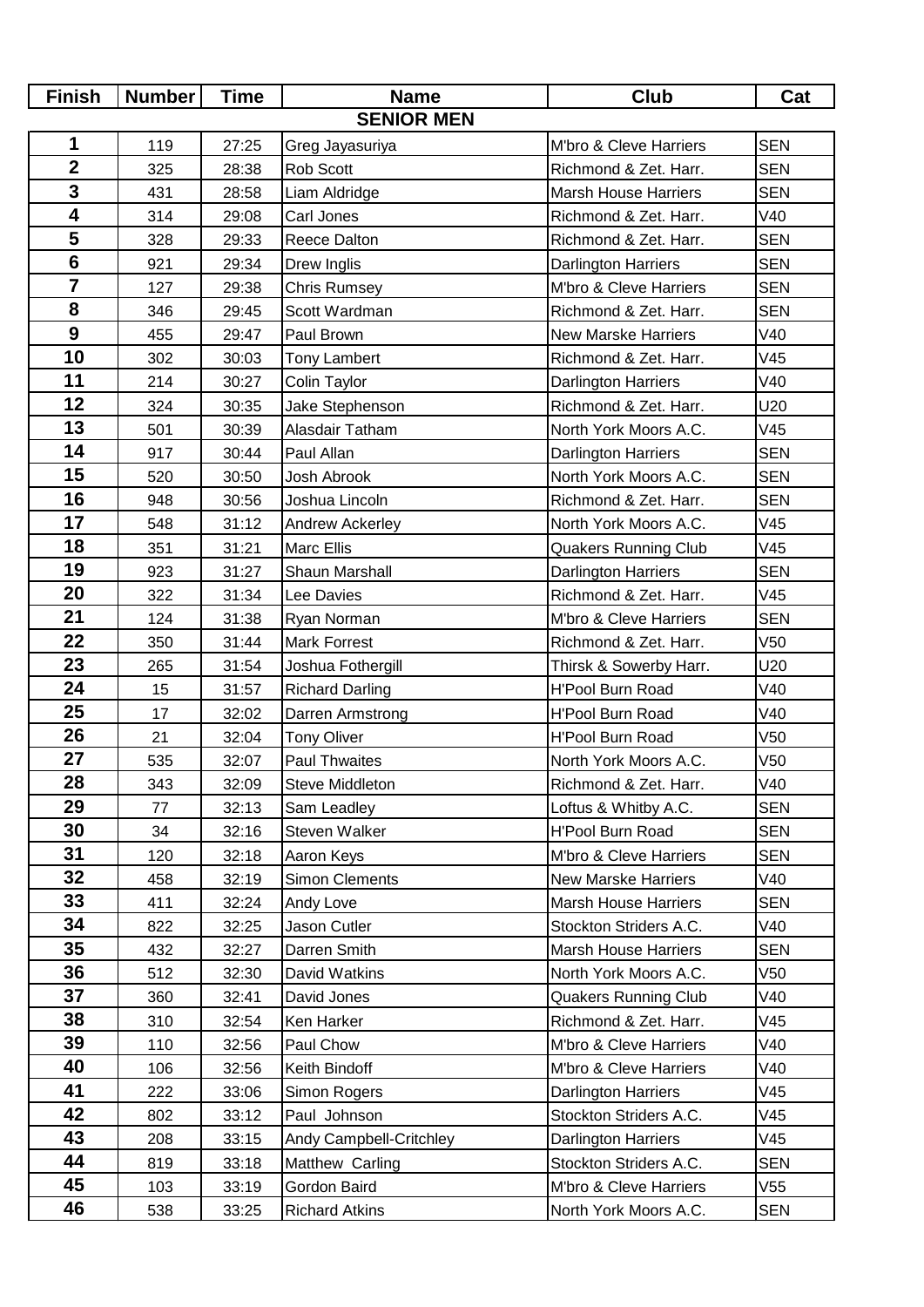| 47       | 806            | 33:29          | Jonathan Archer                       | Stockton Striders A.C.                                | V40               |
|----------|----------------|----------------|---------------------------------------|-------------------------------------------------------|-------------------|
| 48       | 629            | 33:32          | <b>Steven Morrison</b>                | <b>H'Pool Burn Road</b>                               | <b>SEN</b>        |
| 49       | 852            | 33:33          | Neil King                             | Easingwold R. Club                                    | V45               |
| 50       | 549            | 33:33          | Phil Jarvis                           | North York Moors A.C.                                 | V45               |
| 51       | 510            | 33:35          | David Hughes                          | North York Moors A.C.                                 | V55               |
| 52       | 224            | 33:38          | Barry Talman                          | Darlington Harriers                                   | V40               |
| 53       | 211            | 33:41          | <b>Jeff Miller</b>                    | Darlington Harriers                                   | V55               |
| 54       | 369            | 33:43          | Darren Wright                         | <b>Quakers Running Club</b>                           | <b>SEN</b>        |
| 55       | 507            | 33:52          | Darren Carroll                        | North York Moors A.C.                                 | <b>SEN</b>        |
| 56       | 275            | 33:55          | Ken Wood                              | Thirsk & Sowerby Harr.                                | V40               |
| 57       | 370            | 34:02          | <b>Brian Martin</b>                   | <b>Quakers Running Club</b>                           | V60               |
| 58       | 412            | 34:03          | Chris Jefferies                       | <b>Marsh House Harriers</b>                           | V45               |
| 59       | $\overline{7}$ | 34:08          | <b>Jack Hutton</b>                    | <b>H'Pool Burn Road</b>                               | <b>SEN</b>        |
| 60       | 206            | 34:10          | Tom Leighton                          | Darlington Harriers                                   | <b>SEN</b>        |
| 61       | 854            | 34:11          | Stephen Loseby                        | Easingwold R. Club                                    | V50               |
| 62       | 677            | 34:14          | Peter Milburn                         | <b>Aycliffe Running Club</b>                          | V55               |
| 63       | 537            | 34:14          | <b>Philip Utley</b>                   | North York Moors A.C.                                 | V45               |
| 64       | 824            | 34:16          | David Fender                          | Stockton Striders A.C.                                | V40               |
| 65       | 394            | 34:17          | Neil Gooding                          | <b>Quakers Running Club</b>                           | V40               |
| 66       | 545            | 34:18          | <b>Bryan Saysell</b>                  | North York Moors A.C.                                 | V <sub>50</sub>   |
| 67       | 914            | 34:29          | David McKenna                         | <b>Darlington Harriers</b>                            | V45               |
| 68       | 532            | 34:32          | Paul McGough                          | North York Moors A.C.                                 | V40               |
| 69       | 114            | 34:35          | <b>Paul Garrens</b>                   | M'bro & Cleve Harriers                                | V45               |
| 70       | 508            | 34:39          | Darren Clements                       | North York Moors A.C.                                 | <b>SEN</b>        |
| 71       | 327            | 34:45          | Leon Reeve                            | Richmond & Zet. Harr.                                 | <b>SEN</b>        |
| 72       | 869            | 34:49          | Mark Whiteman                         | Easingwold R. Club                                    | V50               |
| 73       | 47             | 34:50          | lan Bilton                            | <b>H'Pool Burn Road</b>                               | <b>SEN</b>        |
| 74       | 373            | 34:50          | Corey Horn                            | <b>Quakers Running Club</b>                           | <b>SEN</b>        |
| 75       | 851            | 34:53          | Colin Fletcher                        | Easingwold R. Club                                    | V55               |
| 76       | 113            | 34:54          | <b>Matthew Frost</b>                  | M'bro & Cleve Harriers                                | <b>SEN</b>        |
| 77       | 502            | 34:57          | <b>Anthony Harnett</b>                | North York Moors A.C.                                 | V55               |
| 78       | 126            | 34:58          | Peter Riley                           | M'bro & Cleve Harriers                                | V50               |
| 79       | 233            | 35:00          | <b>Tony Winward</b>                   | <b>Darlington Harriers</b>                            | <b>SEN</b>        |
| 80       | 518            | 35:03          | Jonathan Parker                       | North York Moors A.C.                                 | SEN               |
| 81       | 680            | 35:08          | <b>Richard Campbell</b>               | <b>Aycliffe Running Club</b>                          | <b>SEN</b>        |
| 82<br>83 | 828            | 35:20          | Tom Nixon                             | Darlington Tri Club                                   | <b>SEN</b>        |
| 84       | 981            | 35:21          | Lee Hutchinson                        | Orchard Eagles R.C.                                   | <b>SEN</b>        |
| 85       | 470            | 35:25          | Martin Gunn                           | New Marske Harriers                                   | V40               |
| 86       | 839            | 35:28          | Michael Butler                        | Darlington Tri Club                                   | <b>SEN</b>        |
| 87       | 684            | 35:30          | Andy Talbot                           | <b>Aycliffe Running Club</b><br>Richmond & Zet. Harr. | V55<br><b>SEN</b> |
| 88       | 947            | 35:34          | Anthony Jefford                       |                                                       | V40               |
| 89       | 53<br>121      | 35:45          | Thomas Herbert                        | Loftus & Whitby A.C.<br>M'bro & Cleve Harriers        | <b>SEN</b>        |
| 90       | 41             | 35:48<br>35:52 | Danny Lim                             | <b>H'Pool Burn Road</b>                               | V55               |
| 91       | 203            | 35:58          | lan Cook<br>David Aiken               | Darlington Harriers                                   | <b>SEN</b>        |
| 92       | 28             |                |                                       | H'Pool Burn Road                                      | V40               |
| 93       | 357            | 35:59<br>36:00 | <b>Scott Phillips</b><br>Steven Major | <b>Quakers Running Club</b>                           | <b>SEN</b>        |
| 94       | 361            | 36:09          | Rob Dent                              | <b>Quakers Running Club</b>                           | <b>SEN</b>        |
|          |                |                |                                       |                                                       |                   |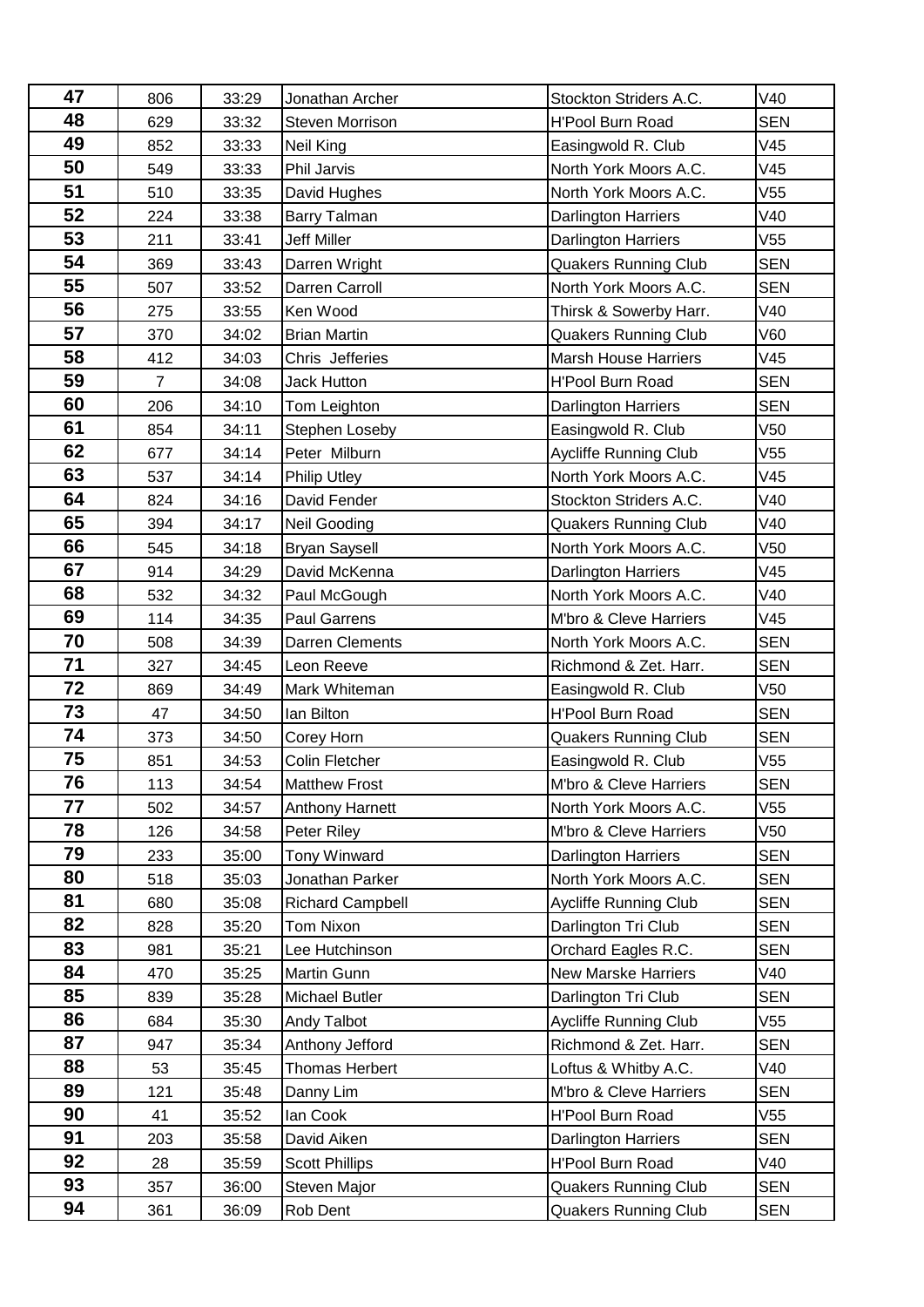| 95  | 22  | 36:16 | <b>Andy Scaife</b>       | <b>H'Pool Burn Road</b>      | <b>SEN</b> |
|-----|-----|-------|--------------------------|------------------------------|------------|
| 96  | 825 | 36:26 | Scott Henderson          | Stockton Striders A.C.       | <b>SEN</b> |
| 97  | 826 | 36:31 | Ben Jones                | Darlington Tri Club          | V45        |
| 98  | 427 | 36:33 | Michael Scott            | <b>Marsh House Harriers</b>  | U20        |
| 99  | 221 | 36:34 | Andy Harrisom            | <b>Darlington Harriers</b>   | <b>SEN</b> |
| 100 | 928 | 36:35 | <b>Martyn Knox</b>       | <b>Aycliffe Running Club</b> | <b>SEN</b> |
| 101 | 104 | 36:37 | <b>Trevor Baker</b>      | M'bro & Cleve Harriers       | V55        |
| 102 | 683 | 36:39 | <b>Richard Holland</b>   | <b>Aycliffe Running Club</b> | V40        |
| 103 | 365 | 36:42 | Andrew Vernon            | <b>Quakers Running Club</b>  | <b>SEN</b> |
| 104 | 137 | 36:46 | <b>Martin Vasey</b>      | M'bro & Cleve Harriers       | V40        |
| 105 | 354 | 36:48 | Adrian Colbourne         | <b>Quakers Running Club</b>  | V50        |
| 106 | 804 | 36:49 | Stephen King             | Stockton Striders A.C.       | V50        |
| 107 | 26  | 36:50 | <b>John Davis</b>        | <b>H'Pool Burn Road</b>      | V45        |
| 108 | 231 | 36:50 | Adam Harker              | Darlington Harriers          | <b>SEN</b> |
| 109 | 870 | 36:51 | Howard Thompson          | Easingwold R. Club           | V60        |
| 110 | 809 | 37:12 | Finlay Pinnington        | Stockton Striders A.C.       | <b>SEN</b> |
| 111 | 838 | 37:17 | <b>Glenn Christie</b>    | Darlington Tri Club          | V40        |
| 112 | 916 | 37:24 | John Dunne               | <b>Darlington Harriers</b>   | V45        |
| 113 | 261 | 37:37 | Mick Cropper             | Thirsk & Sowerby Harr.       | V40        |
| 114 | 942 | 37:42 | Simon Russel             | Stockton Striders A.C.       | V40        |
| 115 | 319 | 37:51 | Rob Lickley              | Richmond & Zet. Harr.        | V40        |
| 116 | 464 | 37:52 | <b>Laurie Everitt</b>    | <b>New Marske Harriers</b>   | V60        |
| 117 | 259 | 37:53 | Paul Atkinson            | Thirsk & Sowerby Harr.       | V50        |
| 118 | 383 | 38:13 | <b>Luke Minall</b>       | <b>Quakers Running Club</b>  | <b>SEN</b> |
| 119 | 910 | 38:15 | <b>Mark Tallon</b>       | <b>Darlington Harriers</b>   | <b>SEN</b> |
| 120 | 536 | 38:16 | Peter Keen               | North York Moors A.C.        | V40        |
| 121 | 430 | 38:17 | <b>Mark Scott</b>        | <b>Marsh House Harriers</b>  | V40        |
| 122 | 116 | 38:20 | Michael Good             | M'bro & Cleve Harriers       | V50        |
| 123 | 860 | 38:24 | Richard Freeman          | Easingwold R. Club           | V40        |
| 124 | 60  | 38:25 | <b>Mikey Garbutt</b>     | Loftus & Whitby A.C.         | SEN        |
| 125 | 551 | 38:25 | Ian Nicholls             | Scarborough A.C.             | V50        |
| 126 | 70  | 38:35 | <b>Chris Foster</b>      | Loftus & Whitby A.C.         | V45        |
| 127 | 862 | 38:38 | Davide Di Maio           | Easingwold R. Club           | V40        |
| 128 | 913 | 38:47 | <b>Graham Garvey</b>     | Darlington Harriers          | V40        |
| 129 | 364 | 39:00 | <b>Billy Harris</b>      | <b>Quakers Running Club</b>  | V55        |
| 130 | 115 | 39:10 | <b>Mark Geldard</b>      | M'bro & Cleve Harriers       | V40        |
| 131 | 631 | 39:14 | <b>Stuart Hardcastle</b> | <b>Quakers Running Club</b>  | V60        |
| 132 | 734 | 39:20 | Mark Taylor              | <b>Redcar Running Club</b>   | <b>SEN</b> |
| 133 | 691 | 39:21 | Dave Blewitt             | <b>Aycliffe Running Club</b> | V50        |
| 134 | 252 | 39:23 | Andy Butcher             | Thirsk & Sowerby Harr.       | V50        |
| 135 | 433 | 39:24 | Ryan Brockbank           | <b>Marsh House Harriers</b>  | U20        |
| 136 | 571 | 39:25 | Nat Warwick              | Scarborough A.C.             | <b>SEN</b> |
| 137 | 832 | 39:27 | <b>Grant McTaggert</b>   | Darlington Tri Club          | V50        |
| 138 | 498 | 39:35 | John Spraggett           | <b>New Marske Harriers</b>   | V65        |
| 139 | 686 | 39:39 | Alexander Lineton        | <b>Aycliffe Running Club</b> | <b>SEN</b> |
| 140 | 943 | 39:44 | Ben Robinson             | Stockton Striders A.C.       | V50        |
| 141 | 31  | 39:48 | David Wallace            | H'Pool Burn Road             | V60        |
| 142 | 687 | 40:06 | Trevor Needham           | <b>Aycliffe Running Club</b> | V60        |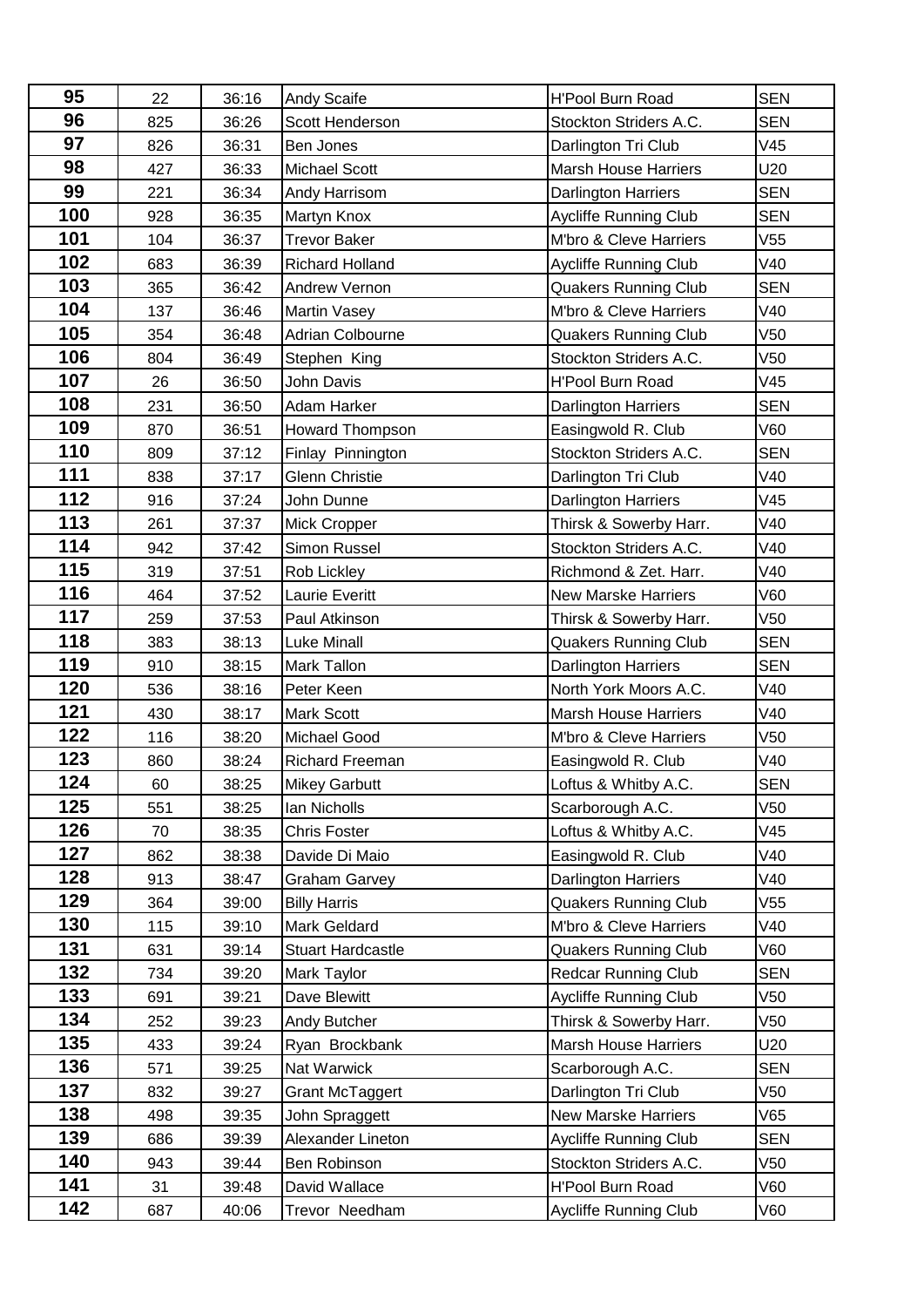| 143 | 503  | 40:11        | <b>Barry Dunne</b>                    | North York Moors A.C.        | V <sub>50</sub> |
|-----|------|--------------|---------------------------------------|------------------------------|-----------------|
| 144 | 702  | 40:18        | <b>Steve Moss</b>                     | Teesdale A.C.                | V60             |
| 145 | 5    | 40:19        | Nigel Shaw<br><b>H'Pool Burn Road</b> |                              | V55             |
| 146 | 726  | 40:47        | Shaun Flewker-Barker                  | <b>Redcar Running Club</b>   | <b>SEN</b>      |
| 147 | 363  | 40:52        | Simon Rek                             | <b>Quakers Running Club</b>  | V50             |
| 148 | 944  | 41:01        | Shakeel Hussain                       | Stockton Striders A.C.       | V40             |
| 149 | 371  | 41:10        | Tom Chapman                           | <b>Quakers Running Club</b>  | V45             |
| 150 | 911  | 41:17        | lan Brown                             | Darlington Harriers          | V55             |
| 151 | 830  | 41:19        | Darren Chapman                        | Darlington Tri Club          | V50             |
| 152 | 933  | 41:25        | Simon - Matthew Turner                | <b>Aycliffe Running Club</b> | <b>SEN</b>      |
| 153 | 384  | 41:28        | Dave McLachlan                        | <b>Quakers Running Club</b>  | V55             |
| 154 | 272  | 41:30        | <b>David Tervit</b>                   | Thirsk & Sowerby Harr.       | V45             |
| 155 | 199  | 41:33        | <b>Gary Dearlove</b>                  | Midd (Mandale) A.C.          | V50             |
| 156 | 13   | 41:34        | <b>Graeme Surtees</b>                 | H'Pool Burn Road             | V55             |
| 157 | 356  | 41:52        | Gary Read                             | <b>Quakers Running Club</b>  | <b>SEN</b>      |
| 158 | 855  | 42:05        | Doug Pearce                           | Easingwold R. Club           | V45             |
| 159 | 56   | 42:12        | Malcolm Peggs                         | Loftus & Whitby A.C.         | V60             |
| 160 | 812  | 42:26        | Lee Hamilton                          | Stockton Striders A.C.       | V40             |
| 161 | 547  | 42:32        | Jim Robson                            | North York Moors A.C.        | V60             |
| 162 | 738  | 42:36        | Christopher Watson                    | <b>Redcar Running Club</b>   | <b>SEN</b>      |
| 163 | 385  | 42:44        | Jamie Norman                          | <b>Quakers Running Club</b>  | V45             |
| 164 | 274  | 42:44        | Craig Ivey                            | Thirsk & Sowerby Harr.       | <b>SEN</b>      |
| 165 | 731  | 42:51        | <b>Martin Davis</b>                   | <b>Redcar Running Club</b>   | V50             |
| 166 | 49   | 42:58        | <b>Bradley O'Donaghue</b>             | <b>H'Pool Burn Road</b>      | U20             |
| 167 | 264  | 43:05        | Duncan Fothergill                     | Thirsk & Sowerby Harr.       | V40             |
| 168 | 14   | 43:10        | Alan Robson                           | <b>H'Pool Burn Road</b>      | V50             |
| 169 | 730  | 43:18        | Joseph Broomfield                     | <b>Redcar Running Club</b>   | V50             |
| 170 | 376  | 43:22        | John McGrath                          | <b>Quakers Running Club</b>  | V40             |
| 171 | 204  | 43:26        | Michael Dolan                         | Darlington Harriers          | <b>SEN</b>      |
| 172 | 689  | 43:38        | Rob Nicholson                         | Aycliffe Running Club        | V60             |
| 173 | 841  | 43:58        | John Fairclough                       | Darlington Tri Club          | <b>SEN</b>      |
| 174 | 355  | 44:11        | David Ledgerwood                      | <b>Quakers Running Club</b>  | V45             |
| 175 | 390  | 44:19        | Viv Hardwick                          | <b>Quakers Running Club</b>  | V65             |
| 176 | 868  | 44:27        | Jonathan Harris-Douglas               | Easingwold R. Club           | V50             |
| 177 | 392  | 44:27        | Lloyd Ashby                           | <b>Quakers Running Club</b>  | V40             |
| 178 | 906  | 44:33        | <b>Tony Roberts</b>                   | Darlington Harriers          | <b>SEN</b>      |
| 179 | 362  | 44:41        | David Whittle                         | <b>Quakers Running Club</b>  | V55             |
| 180 | 333  | 44:48        | <b>Ryan Greer</b>                     | Richmond & Zet. Harr.        | V40             |
| 181 | 821  | 45:06        | Anthony Hamling                       | Stockton Striders A.C.       | V40             |
| 182 | 486  | 45:20        | Phillip Noble                         | <b>New Marske Harriers</b>   | <b>SEN</b>      |
| 183 | 627  | 46:01        | lan Donnelly                          | <b>H'Pool Burn Road</b>      | <b>SEN</b>      |
| 184 | 16   | 46:26        | <b>Mick Skirving</b>                  | <b>H'Pool Burn Road</b>      | V45             |
| 185 | 23   | 47:44        | Peter Johnson                         | H'Pool Burn Road             | V60             |
| 186 | 679  | 48:10        | lan Baronowski                        | <b>Aycliffe Running Club</b> | V45             |
| 187 | 927  | 48:51        | John Richardson                       | Aycliffe Running Club        | <b>SEN</b>      |
| 188 | 681  | 50:37        | <b>Richard Tonge</b>                  | <b>Aycliffe Running Club</b> | V60             |
|     | POS. | <b>TOTAL</b> | <b>TEAMS</b>                          |                              |                 |
|     | 1    | 41           | Richmond & Zet. Harr.                 |                              |                 |